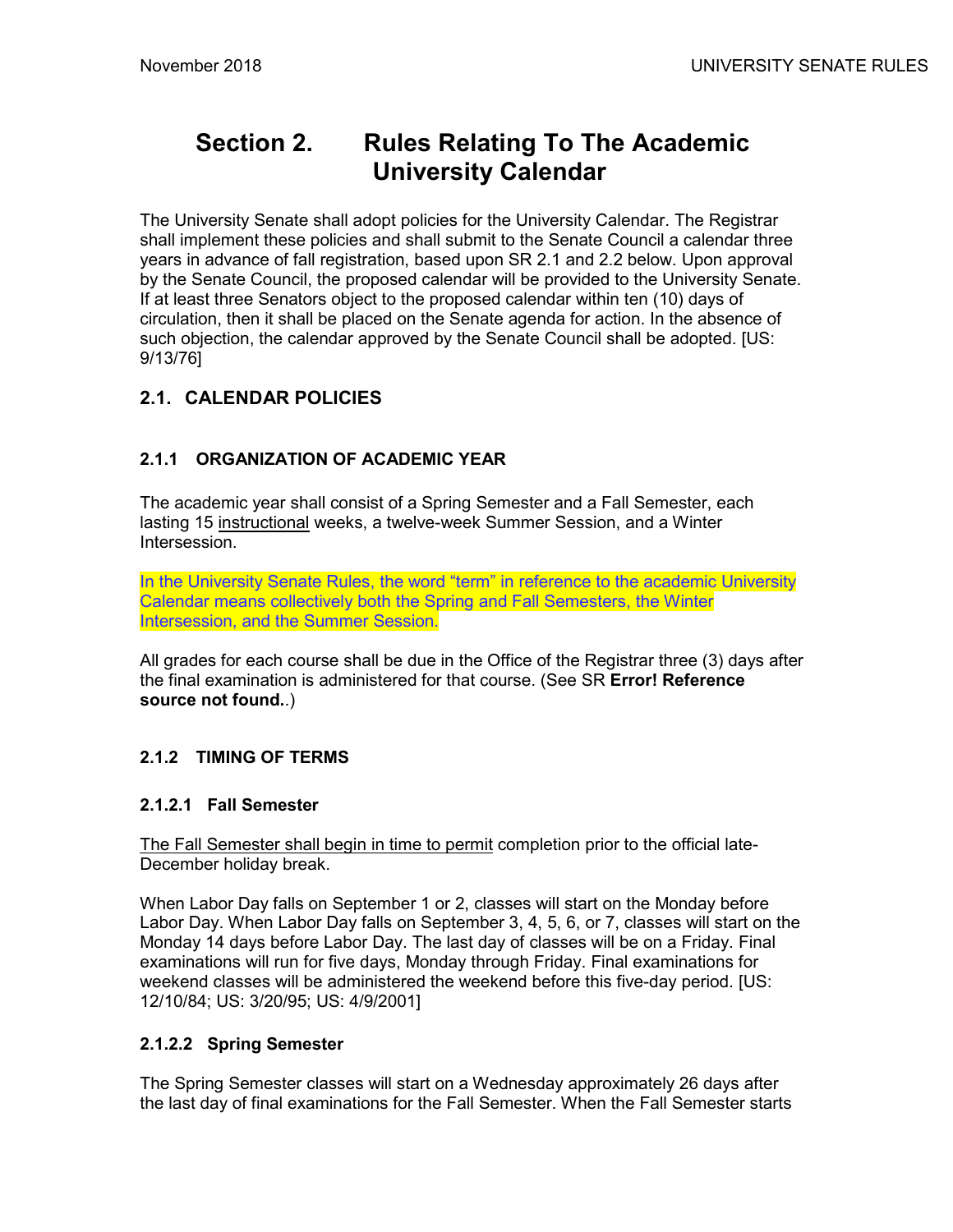on the Monday before Labor Day, the subsequent Spring Semester will begin on January 14, or 15. When the Fall Semester starts a week earlier, the Spring Semester will start on January 9, 10, 11, 12, or 13. The final day of classes will be a Friday. Final examinations will run for five days, Monday through Friday. Final examinations for weekend classes will be administered the weekend before this five-day period. [US: 3/20/95; US: 4/9/2001]

#### **2.1.2.3 Summer Session**

The Summer Session will be scheduled so that classes begin on the Tuesday following May Commencement and last for twelve instructional weeks. [US: 3/20/95]

#### **2.1.2.4 Winter Intersession**

The Winter Intersession shall begin the Monday following the end of the Fall Semester and end with final exams on the day before the start of the Spring Semester. [US: 04/09/2007]

#### **2.1.2.5 Summary**

| Labor Day   | Fall Sem. begins | Spring Sem. begins | <b>Summer Session begins</b> |
|-------------|------------------|--------------------|------------------------------|
| September 1 | August 25        | January 14         | May 10                       |
| September 2 | August 26        | January 15         | May 11                       |
| September 3 | August 20        | January 9          | May 5                        |
| September 4 | August 21        | January 10         | May 6                        |
| September 5 | August 22        | January 11         | May 7                        |
| September 6 | August 23        | January 12         | May 8                        |
| September 7 | August 24        | January 13         | May 9                        |

#### **2.1.3 ACADEMIC HOLIDAYS**

"Academic Holiday" means that neither classes are held, nor are assignments made due, on the academic holiday.

\* If an Instructor has made an assignment due on an academic holiday, then it actually is not due until classes begin after the end of the academic holiday. [SREC: 11/22/2012]

Official University holidays that shall be treated as academic holidays are Labor Day, Thanksgiving Day, the day following Thanksgiving Day, Martin Luther King's Birthday, Memorial Day, Independence Day, the late December holiday period, and Election Day in presidential election years. When Independence Day falls on Saturday or Sunday, the preceding Friday or the following Monday shall be an academic holiday. [US: 4/25/88]

The Wednesday immediately before Thanksgiving Day is designated as the Thanksgiving Break, which is an academic holiday. [US: 12/11/95; US 4/9/2001; US: 5/7/2007]